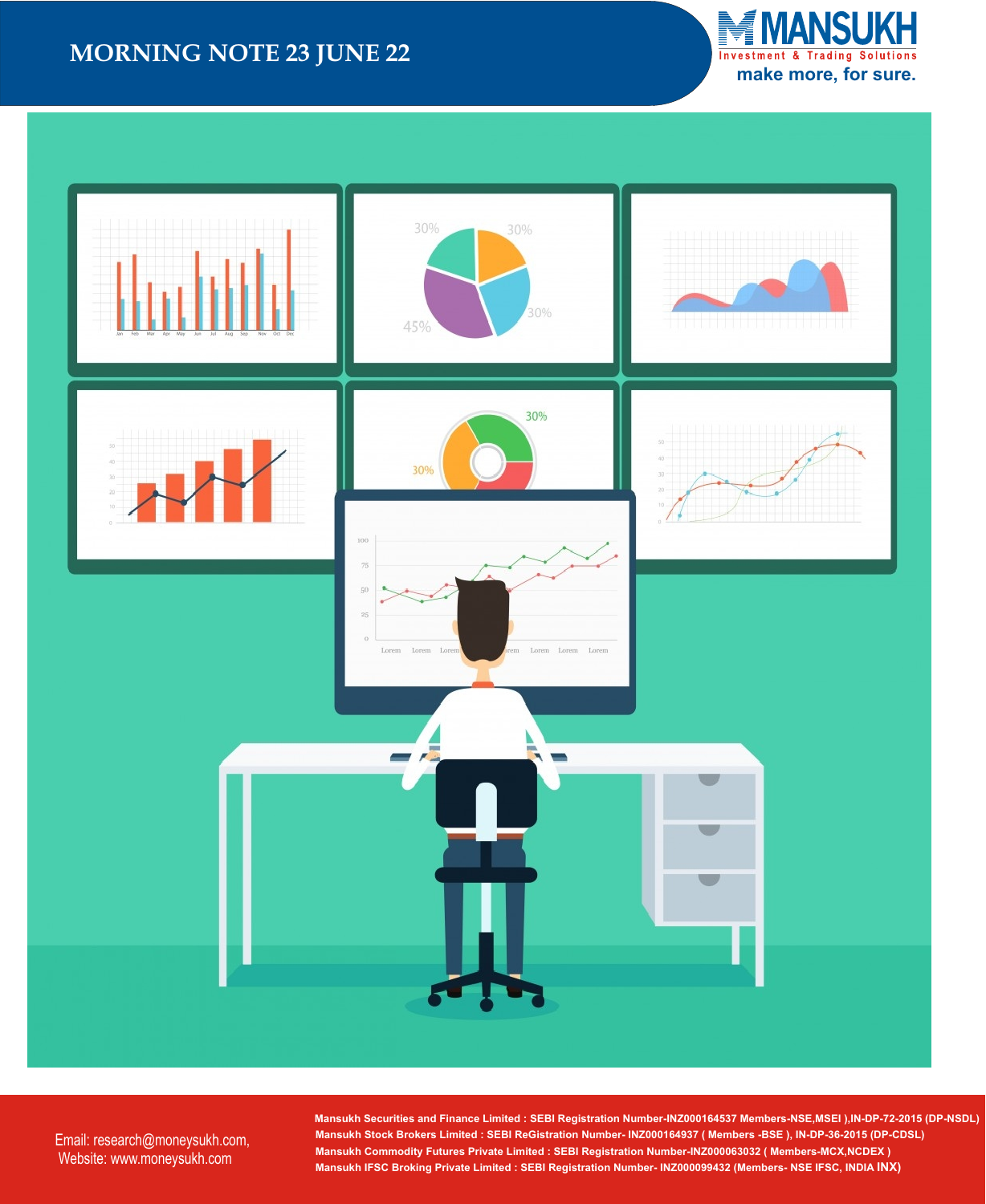## **MORNING NOTE**



### Oversupply of India bonds to drive yields to 8%, StanChart says

### **L A S T S E S S I O N D A T A M A T R I X**

|                      | Current        | Change          |  |  |  |
|----------------------|----------------|-----------------|--|--|--|
| <b>SENSEX</b>        | 51,822.53      | $-709.54$       |  |  |  |
| NIFTY <sub>50</sub>  | 15,413.30      | $-225.50$       |  |  |  |
| NIFTY NEXT 50        | 35,716.25      | $-664.80$       |  |  |  |
| NIFTY 100            | 15,555.30      | $-237.85$       |  |  |  |
| NIFTY 200            | 8,093.45       | $-125.10$       |  |  |  |
| NIFTY 500            | 13,047.75      | $-194.15$       |  |  |  |
| NIFTY MIDCAP 50      | 7,119.70       | $-111.85$       |  |  |  |
| NIFTY MIDCAP 100     | 25,767.85      | $-426.55$       |  |  |  |
| NIFTY BANK           | 32,845.30      | $-346.45$       |  |  |  |
| NIFTY AUTO           | 10,881.40      | $-92.80$        |  |  |  |
| NIFTY FIN SERVICE    | 15,271.45      | $-164.90$       |  |  |  |
| NIFTY FMCG           | 36,963.30      | $-354.45$       |  |  |  |
| NIFTY IT             | 27,488.35      | $-322.25$       |  |  |  |
| <b>TURNOVER</b>      |                |                 |  |  |  |
| Product              | Contracts      | Turnover (cr.)* |  |  |  |
| <b>Index Futures</b> | 460,926        | 36,406.69       |  |  |  |
| <b>Stock Futures</b> | 926,229        | 52,819.54       |  |  |  |
| <b>Index Options</b> | 132,228,025    | 10,590,857.53   |  |  |  |
| <b>Stock Options</b> | 3              | 194,193.50      |  |  |  |
|                      | <b>GAINERS</b> |                 |  |  |  |
| <b>BPCL</b>          | 305.90         | 4.7             |  |  |  |
| Hero Motocorp        | 2,524.45       | 25.25           |  |  |  |
| <b>TCS</b>           | 3,222.95       | 11.00           |  |  |  |
| Power Grid Corp      | 210.65         | 0.30            |  |  |  |
| Maruti Suzuki        | 7,782.75       | 2.15            |  |  |  |
|                      | <b>LOSERS</b>  |                 |  |  |  |
| Hindalco             | 316.45         | $-22.8$         |  |  |  |
| <b>UPL</b>           | 613.65         | $-40.55$        |  |  |  |
| Tata Steel           | 838.10         | $-46.7$         |  |  |  |
| JSW Steel            | 550.40         | $-25.8$         |  |  |  |
| Wipro                | 411.25         | $-13.9$         |  |  |  |

### **FIRST LIGHT HEADINGS**

- P **GAIL plans to enter distributed LNG production business**
- P **HDFC Bank to add 1,500-2,000 branches every year for 5 years**
- **Varun Beverages' Jaipuria settles insider trading case with Sebi; pays Rs 56 lakh** P
- P **Emami Realty aims at 50% sales growth in Fy23**
- **TCS bags deal from Aadhar Housing Finance to improve business operations NSDL eyeing to raise Rs 4,500 crore via IPO route**

### **MARKET INSIGHT**

JUNE 22: Benchmark indices ended lower on June 22 with Nifty around 15400 with selling seen across the sectors. At Close, the Sensex was down 709.54 points or 1.35% at 51,822.53, and the Nifty was down 225.50 points or 1.44% at 15,413.30. About 1218 shares have advanced, 2025 shares declined, and 105 shares are unchanged.

Hindalco Industries, UPL, Tata Steel, JSW Steel and Wipro were among the top Nifty losers. The gainers were BPCL, Hero MotoCorp, TCS, Maruti Suzuki and Power Grid Corporation.

All the sectoral indices ended in the red with metal index down 5 percent. The BSE midcap index fell 1.5 percent and smallcap index shed 1 percent.

| <b>SYMBOL</b>     | CHNG     | % CHNG  | <b>VOLUME</b>    |                      |
|-------------------|----------|---------|------------------|----------------------|
|                   |          |         | $(\sharepsilon)$ | VALUE                |
| BPCL              | 3.8      | 1.26    | 6602434          | 2,008,064,276.76     |
| HEROMOTOCO        | 21.8     | 0.87    | 873408           | 2,207,713,401.60     |
| <b>DIVISLAB</b>   | 15.5     | 0.43    | 450929           | 1,614,343,857.16     |
| <b>TCS</b>        | 13.35    | 0.42    | 3336315          | 10,744,835,999.55    |
| <b>POWERGRID</b>  | 0.25     | 0.12    | 7693228          | 1,614,808,557.20     |
| MARUTI            | $-0.6$   | $-0.01$ | 796824           | 6,218,653,543.20     |
| <b>HINDUNILVR</b> | $-3.05$  | $-0.14$ | 1741378          | 3,842,037,108.96     |
| DRREDDY           | $-7.65$  | $-0.18$ | 569557           | 2,415,326,065.47     |
| BAJAJ-AUTO        | $-8.25$  | $-0.23$ | 585483           | 2,142,867,780.00     |
| ULTRACEMCO        | $-23.9$  | $-0.44$ | 214821           | 1, 153, 571, 584. 32 |
| APOLLOHOSP        | $-19.2$  | $-0.5$  | 359601           | 1,355,181,540.57     |
| <b>BRITANNIA</b>  | $-18.3$  | $-0.53$ | 170854           | 582,882,089.32       |
| <b>ASIANPAINT</b> | $-14.4$  | $-0.54$ | 1871760          | 4,976,130,112.80     |
| KOTAKBANK         | $-13.3$  | $-0.79$ | 1771925          | 2,951,778,980.50     |
| HDFCBANK          | $-10.65$ | $-0.8$  | 4079849          | 5,424,934,416.81     |
| <b>SBIN</b>       | $-3.7$   | $-0.82$ | 11066447         | 4,954,558,986.37     |
| <b>INFY</b>       | $-13$    | $-0.9$  | 6253366          | 9,037,864,812.48     |
| HDFC              | $-20.1$  | $-0.92$ | 2951514          | 6,403,103,017.02     |
| GRASIM            | $-14$    | $-1.05$ | 504441           | 666,275,761.62       |
| <b>TATAMOTORS</b> | $-4.8$   | $-1.21$ | 12426604         | 4,891,608,398.56     |

#### For Private Circulation Only **For Our Clients Only** For Our Clients Only **For Our Clients Only**

Mansukh Securities and Finance Limited : SEBI Registration Number-INZ000164537 Members-NSE,MSEI ),IN-DP-72-2015 (DP-NSDL) Mansukh Stock Brokers Limited : SEBI ReGistration Number- INZ000164937 ( Members -BSE ), IN-DP-36-2015 (DP-CDSL)  **Mansukh Commodity Futures Private Limited : SEBI Registration Number-INZ000063032 ( Members-MCX,NCDEX ) Mansukh IFSC Broking Private Limited : SEBI Registration Number- INZ000099432 (Members- NSE IFSC, INDIA INX)**

Email: research@moneysukh.com, Website: www.moneysukh.com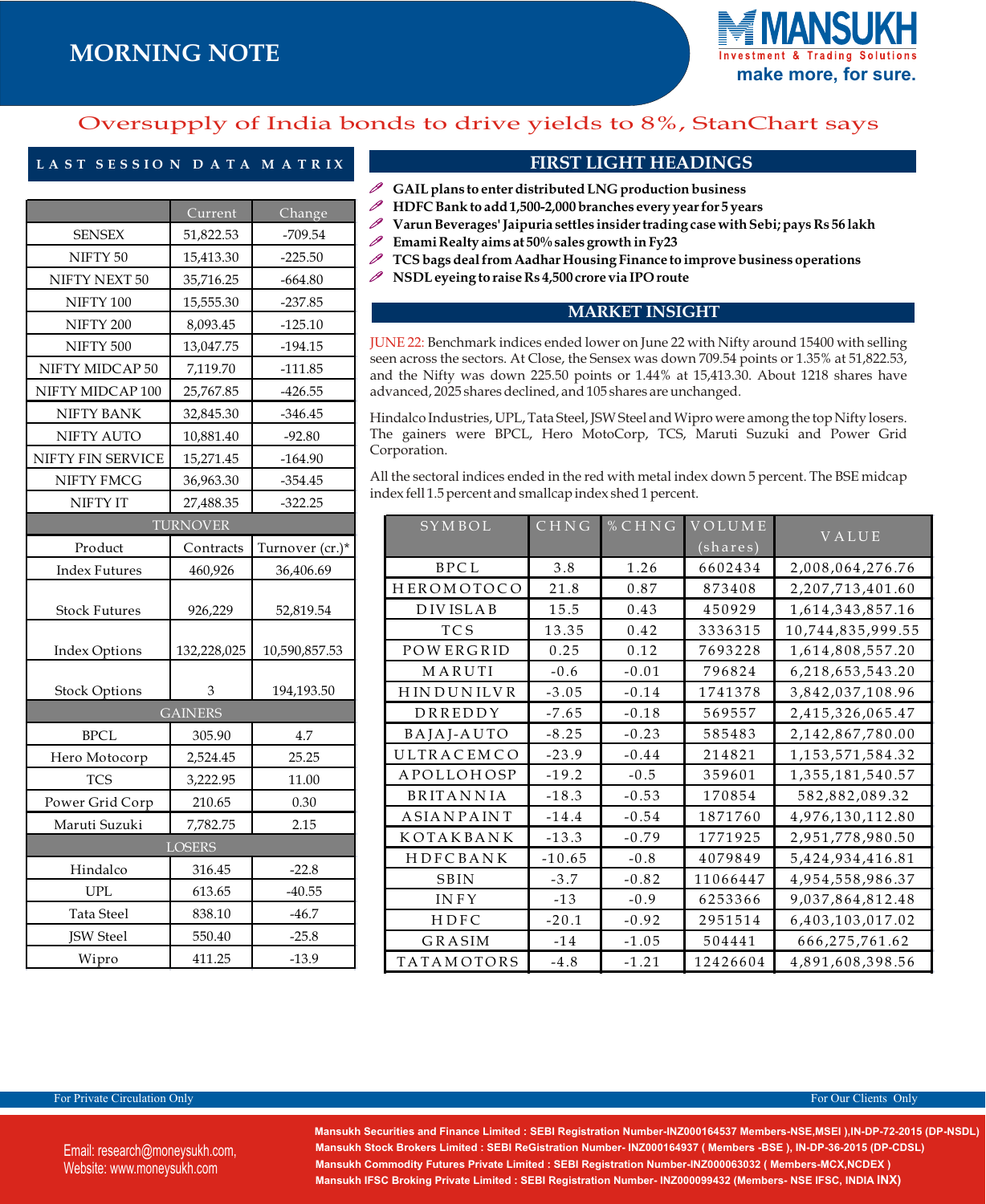**make more, for sure.**



Quantitative: Stock market indices made a gap down opening and continued on a negative bias throughout the day. Despite the fact that there has been no negative economic news in the market, investors are selling stocks due to overall signs of negativity. Interest rate hikes, inflation, quantitative tightening is weighting on investor mind. India VIX, which measures expected volatility in the equity market, rose to 21.30. Volatility is expected to remain high in the coming days given the geopolitical and inflation worries, but investors should not be worried by short-term worries and to pick quality stocks for the long term. We believe today fall was due to over all negative bias among investor, interest rate hikes and inflation.

| Index                                          | Support 2 | Support 1                               | <b>Previous Close</b> | <b>Resistance 1</b>                                                                      | <b>Resistance 2</b>                                                       | <b>Trend</b>                                                                             |
|------------------------------------------------|-----------|-----------------------------------------|-----------------------|------------------------------------------------------------------------------------------|---------------------------------------------------------------------------|------------------------------------------------------------------------------------------|
| <b>SENSEX</b>                                  | 50371     | 51097                                   | 51,822.53             | 52470                                                                                    | 53118                                                                     | <b>BULLISH</b>                                                                           |
| NIFTY <sub>50</sub>                            | 14982     | 15198                                   | 15,413.30             | 15606                                                                                    | 15799                                                                     | <b>BULLISH</b>                                                                           |
| <b>NIFTY BANK</b>                              | 31926     | 32385                                   | 32,845.30             | 35,826.95                                                                                | 36238                                                                     | <b>BULLISH</b>                                                                           |
| <b>FINNIFTY</b>                                | 14844     | 15058                                   | 15,271.45             | 16,629.20                                                                                | 16820                                                                     | <b>BULLISH</b>                                                                           |
|                                                |           | 2-BANKNIFTY.Jun 30 - 3:29:59 PM (1.31%) |                       |                                                                                          |                                                                           | H<br>$\mathbf x$                                                                         |
|                                                |           |                                         |                       | F7<br>⊦33800<br>-33600<br>-33400<br>-33200<br>$-33T$<br>32805.00 Low<br>-32600<br>-32400 | Desc<br>1525 [0]<br>Wed<br>22/Jun/22<br>Open<br>High<br>Close<br>VAvgLine | Value<br>0.00<br>03:29:59 pm<br>32859.45<br>32872.75<br>32795.15<br>32805.00<br>32818.92 |
| QtyLine<br>02p<br>For Private Circulation Only | eiF       | 02p                                     | 02p                   | -20 T<br>-10 T<br>$-200$<br>--200<br>15 Min                                              | QtyLine<br>Avgs2<br>Short<br>MACD<br><b>MACD</b>                          | 9691<br>32866.65<br>32928.21<br>$-61.57$<br>For Our Clients Only                         |

Email: research@moneysukh.com, M **New Delhi-110002, Phone: 91-11- 47617800 , 61287800 Fax: 011- 47617835 , 61287835** Website: www.moneysukh.com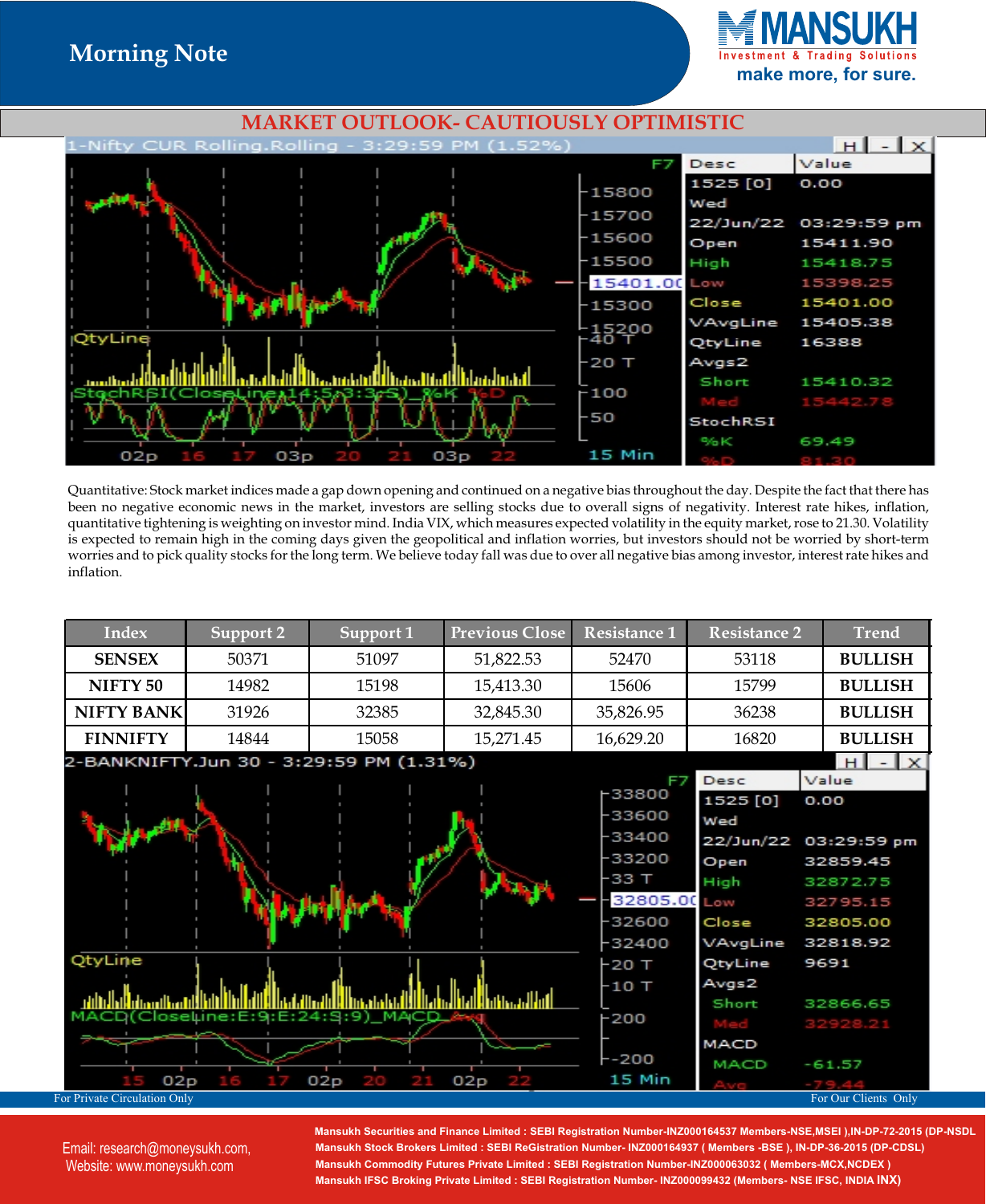

### *CORPORATE ACTIONS*

| Symbol            | Face Value(Rs.) | Purpose                                                                                            |           | Record Date              |
|-------------------|-----------------|----------------------------------------------------------------------------------------------------|-----------|--------------------------|
| <b>PILITA</b>     | $\mathbf{1}$    | <b>Annual General Meeting</b>                                                                      | 22-Jun-22 |                          |
| <b>SEJALLTD</b>   | 10              | <b>Annual General Meeting</b>                                                                      | 22-Jun-22 | $\blacksquare$           |
| <b>SAGCEM</b>     | $\overline{2}$  | Dividend - Rs 0.70 Per Share                                                                       | 22-Jun-22 | $\overline{\phantom{a}}$ |
| <b>GANGOTRI</b>   | 5               | <b>Annual General Meeting</b>                                                                      | 22-Jun-22 |                          |
| <b>PNB</b>        | $\overline{2}$  | Annual General Meeting/Dividend - Rs 0.64 Per Share                                                | 22-Jun-22 |                          |
| <b>NDRAUTO</b>    | 10              | Annual General Meeting/Dividend - Rs 2.5 Per Share                                                 | 22-Jun-22 | $\overline{\phantom{a}}$ |
| <b>DWARKESH</b>   | $\mathbf{1}$    | <b>Annual General Meeting</b>                                                                      | 22-Jun-22 |                          |
| <b>LAURUSLABS</b> | $\,2$           | Annual General Meeting                                                                             | 22-Jun-22 |                          |
| <b>AJANTPHARM</b> | $\overline{2}$  | Bonus-1:2                                                                                          | 22-Jun-22 | 23-Jun-22                |
| <b>INDHOTEL</b>   | $\mathbf{1}$    | Dividend - Rs 0.40 Per Share                                                                       | 22-Jun-22 |                          |
| <b>AGRITECH</b>   | 10              | <b>Annual General Meeting</b>                                                                      | 22-Jun-22 | $\overline{a}$           |
| <b>GHCL</b>       | 10              | Annual General Meeting/Dividend - Rs 10 Per Share/Special Dividend- Rs 5 Per Share                 | 22-Jun-22 | 23-Jun-22                |
| <b>TECHIN</b>     | 10              | <b>Annual General Meeting</b>                                                                      | 22-Jun-22 |                          |
| <b>UNIONBANK</b>  | 10              | Annual General Meeting/Dividend - Rs 1.90 Per Share                                                | 22-Jun-22 | $\overline{\phantom{a}}$ |
| <b>INSPIRISYS</b> | 10              | <b>Annual General Meeting</b>                                                                      | 22-Jun-22 | $\overline{\phantom{a}}$ |
| <b>LALPATHLAB</b> | $10\,$          | Annual General Meeting/Dividend - Rs 6 Per Share                                                   | 22-Jun-22 | 23-Jun-22                |
| <b>BSE</b>        | 2               | Dividend - Rs 13.50 Per Share<br>23-Jun-22                                                         |           | 24-Jun-22                |
| <b>NATHBIOGEN</b> | 10              | Annual General Meeting/Dividend - Rs 2 Per Share                                                   | 23-Jun-22 | $\overline{\phantom{a}}$ |
| <b>HAPPSTMNDS</b> | $\sqrt{2}$      | Annual General Meeting/Dividend - Rs 2 Per Share                                                   | 23-Jun-22 | $\sim$ $\sim$            |
| WELSPUNIND        | $\mathbf{1}$    | Annual General Meeting/Dividend - Rs 0.15 Per Share                                                | 23-Jun-22 | $\blacksquare$           |
| <b>KOKUYOCMLN</b> | $\mathbf 1$     | <b>Annual General Meeting</b>                                                                      | 23-Jun-22 |                          |
| <b>GANGOTRI</b>   | $\overline{5}$  | <b>Annual General Meeting</b>                                                                      | 23-Jun-22 |                          |
| <b>DALBHARAT</b>  | $\overline{2}$  | Dividend - Rs 5 Per Share                                                                          | 23-Jun-22 | 25-Jun-22                |
| CAMS              | 10              | Dividend - Rs 12 Per Share                                                                         | 23-Jun-22 | 24-Jun-22                |
| <b>NAZARA</b>     | $\overline{4}$  | Bonus 1:1                                                                                          | 24-Jun-22 | 27-Jun-22                |
| <b>BALKRISIND</b> | $\overline{2}$  | Dividend - Rs 4 Per Share                                                                          | 24-Jun-22 | 27-Jun-22                |
| <b>SALASAR</b>    | 10              | Face Value Split (Sub-Division) - From Rs 10/- Per Share To Rs 1/- Per Share                       | 27-Jun-22 | 28-Jun-22                |
| <b>SKFINDIA</b>   | $10\,$          | Annual General Meeting/Dividend - Rs 14.50 Per Share                                               | 28-Jun-22 | 29-Jun-22                |
| WHIRLPOOL         | 10              | Annual General Meeting/Dividend - Rs 5 Per Share<br>28-Jun-22                                      |           |                          |
| <b>MODISNME</b>   | $\mathbf{1}$    | <b>Annual General Meeting</b><br>28-Jun-22                                                         |           | $\blacksquare$           |
| <b>SONAMCLOCK</b> | 10              | <b>Annual General Meeting</b><br>28-Jun-22                                                         |           |                          |
| SONACOMS          | 10              | Dividend - Rs 0.77 Per Share<br>29-Jun-22                                                          |           | 30-Jun-22                |
| <b>TATASTLLP</b>  | 10              | Annual General Meeting/Dividend - Rs 12.50 Per Share                                               | 29-Jun-22 |                          |
| <b>SUNDARMHLD</b> | 5               | Annual General Meeting/Dividend - Rs 1 Per Share/Special Dividend - Rs 0.75 Per Share<br>29-Jun-22 |           | $\overline{a}$           |
| VAIBHAVGBL        | $\overline{2}$  | Annual General Meeting/Dividend - Rs 1.50 Per Share                                                | 29-Jun-22 |                          |
| 83GS2040          | 100             | <b>Interest Payment</b>                                                                            | 29-Jun-22 | 30-Jun-22                |
| NAM-INDIA         | 10              | Dividend - Rs 7.50 Per Share<br>30-Jun-22                                                          |           | 1-Jul-22                 |

Data Source-NSE, BSE

For Private Circulation Only **For Our Clients Only** For Our Clients Only

Email: research@moneysukh.com, M **New Delhi-110002, Phone: 91-11- 47617800 , 61287800 Fax: 011- 47617835 , 61287835** Website: www.moneysukh.com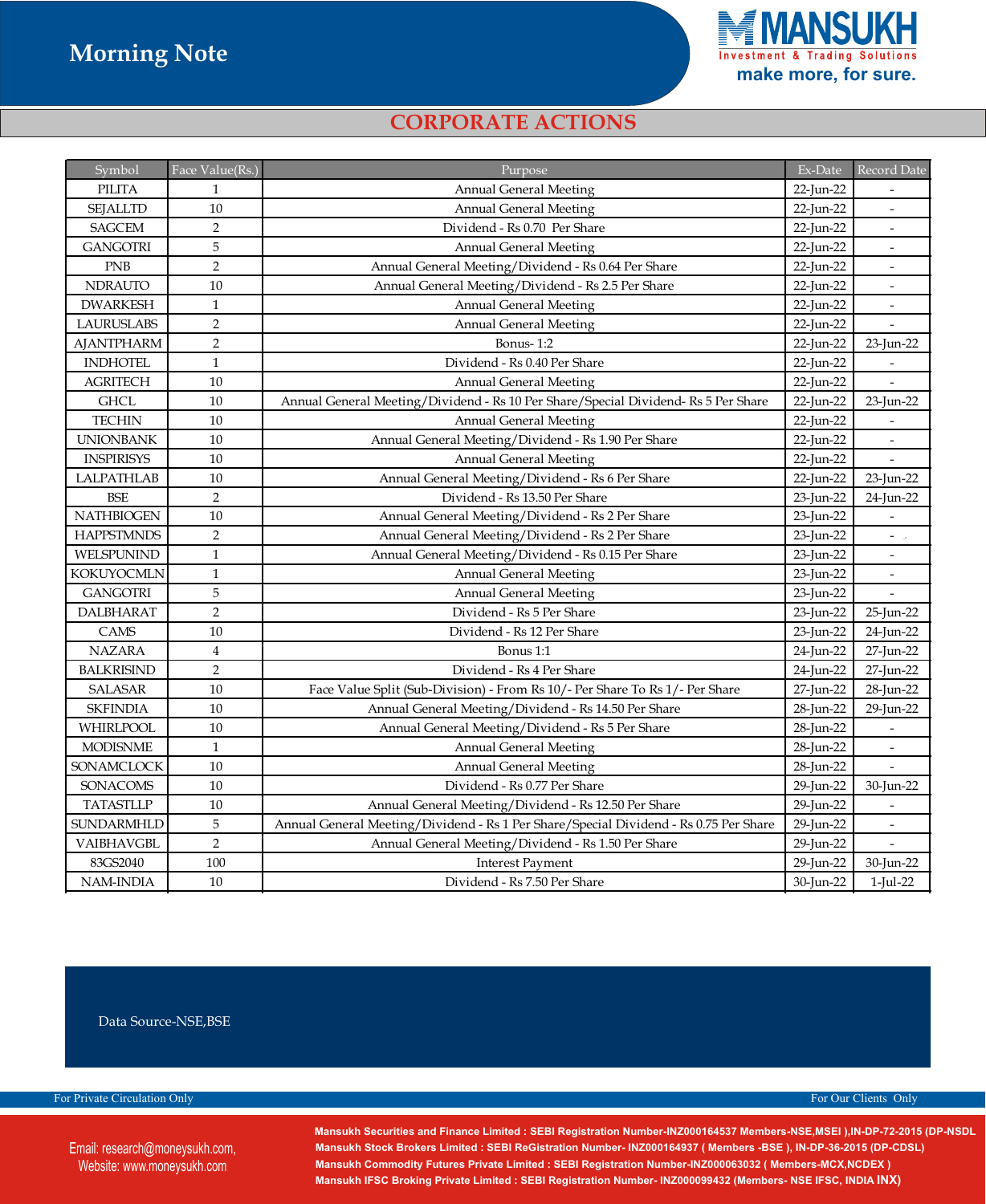

### *CORPORATE ACTIONS*

| Symbol                      | Face Value(Rs.)  | Purpose                                                                      |             | Record Date              |
|-----------------------------|------------------|------------------------------------------------------------------------------|-------------|--------------------------|
| SWARAJENG                   | 10               | Dividend - Rs 80 Per Share                                                   | 30-Jun-22   |                          |
| <b>RAYMOND</b>              | 10               | Annual General Meeting/Dividend - Rs 3 Per Share                             | 30-Jun-22   |                          |
| <b>RATNAMANI</b>            | $\sqrt{2}$       | Bonus 1:2                                                                    | 30-Jun-22   | 1-Jul-22                 |
| <b>NUCLEUS</b>              | 10               | Annual General Meeting/Dividend - Rs 7 Per Share                             | 30-Jun-22   |                          |
| <b>MAHSCOOTER</b>           | 10               | Dividend - Rs 80 Per Share                                                   | 30-Jun-22   | $1$ -Jul-22              |
| $\mathop{\rm LTI}\nolimits$ | $\mathbf 1$      | Dividend-Rs 30 Per Share                                                     | 30-Jun-22   | $1$ -Jul-22              |
| <b>PAISALO</b>              | $10\,$           | Face Value Split (Sub-Division) - From Rs 10/- Per Share To Re 1/- Per Share | 30-Jun-22   | 1-Jul-22                 |
| PTL                         | $\mathbf{1}$     | Dividend - Rs 2 Per Share                                                    | 30-Jun-22   | 1-Jul-22                 |
| IOC                         | 10               | Bonus 1:2                                                                    | 30-Jun-22   | 1-Jul-22                 |
| <b>IIFL</b>                 | $\overline{2}$   | <b>Annual General Meeting</b>                                                | 30-Jun-22   |                          |
| <b>GANDHITUBE</b>           | 5                | Annual General Meeting/Dividend - Rs 10 Per Share                            | 30-Jun-22   | 1-Jul-22                 |
| <b>ESCORTS</b>              | 10               | Annual General Meeting/Dividend - Rs 7 Per Share                             | 30-Jun-22   |                          |
| <b>BAJFINANCE</b>           | $\overline{2}$   | Dividend - Rs 20 Per Share                                                   | 30-Jun-22   | 1-Jul-22                 |
| BAJAJHLDNG                  | 10               | Dividend - Rs 25 Per Share                                                   | 30-Jun-22   | 1-Jul-22                 |
| <b>BAJAJ-AUTO</b>           | 10               | Dividend - Rs 140 Per Share                                                  | 30-Jun-22   | 1-Jul-22                 |
| <b>BAJAJFINSV</b>           | 5                | Dividend - Rs 4 Per Share                                                    | 30-Jun-22   | 1-Jul-22                 |
| <b>XPROINDIA</b>            | 10               | Bonus 1:2<br>1-Jul-22                                                        |             | 4-Jul-22                 |
| <b>TIDEWATER</b>            | $\overline{2}$   | Dividend - Rs 15 Per Share                                                   | $1$ -Jul-22 |                          |
| L&TFH                       | 10               | Dividend - Rs 0.50 Per Share                                                 | 1-Jul-22    | 4-Jul-22                 |
| <b>ANANTRAJ</b>             | $\boldsymbol{2}$ | Annual General Meeting/Dividend - Rs 0.12 Per Share                          | 1-Jul-22    |                          |
| <b>JYOTHYLAB</b>            | $\mathbf{1}$     | Annual General Meeting/Dividend - Rs 2.50 Per Share                          | 1-Jul-22    | $\overline{\phantom{a}}$ |
| <b>JSWSTEEL</b>             | $\,1\,$          | Annual General Meeting/Dividend - Rs 17.35 Per Share                         | 4-Jul-22    | $\overline{\phantom{a}}$ |
| <b>PSB</b>                  | 10               | Annual General Meeting/Dividend - Rs 0.31 Per Share                          | 4-Jul-22    | $\overline{\phantom{a}}$ |
| <b>PIONEEREMB</b>           | 10               | Annual General Meeting/Dividend - Rs 0.3 Per Share                           |             | $\bar{\phantom{a}}$      |
| <b>SOUTHBANK</b>            | $\mathbf{1}$     | <b>Annual General Meeting</b>                                                | 4-Jul-22    | $\overline{\phantom{a}}$ |
| <b>PIONEEREMB</b>           | 10               | Dividend - Rs 0.30 Per Share                                                 | 4-Jul-22    | 5-Jul-22                 |
| <b>WHEELS</b>               | 10               | Annual General Meeting/Dividend - Rs 8.30 Per Share                          | 5-Jul-22    |                          |
| <b>MPHASIS</b>              | 10               | Annual General Meeting/Dividend - Rs 46 Per Share                            | 5-Jul-22    |                          |
| <b>MINDTREE</b>             | 10               | Annual General Meeting/Dividend - Rs 27 Per Share                            |             |                          |
| <b>CENTURYTEX</b>           | $10\,$           | Dividend - Rs 4 Per Share                                                    |             |                          |
| <b>PONNIERODE</b>           | 10               | Annual General Meeting/Dividend - Rs 5.50 Per Share                          |             | $\frac{1}{2}$            |
| ZFCVINDIA                   | 5                | Annual General Meeting/Dividend - Rs 12 Per Share                            |             |                          |
| <b>VISHNU</b>               | $10\,$           | Annual General Meeting/Dividend - Rs 2 Per Share                             |             |                          |
| <b>CROMPTON</b>             | $\overline{2}$   | Dividend - Rs 2.50 Per Share                                                 | 7-Jul-22    | 8-Jul-22                 |
| IOB                         | $10\,$           | <b>Annual General Meeting</b>                                                | 7-Jul-22    |                          |
| <b>LTTS</b>                 | $\overline{2}$   | Annual General Meeting/Dividend - Rs 15 Per Share                            | 7-Jul-22    |                          |
| <b>GLAXO</b>                | 10               | Dividend - Rs 30 Per Share/Special Dividend- Rs 60 Per Share                 | 7-Jul-22    | 8-Jul-22                 |

Data Source-NSE, BSE

For Private Circulation Only **For Our Clients Only For Our Clients Only For Our Clients Only** 

Email: research@moneysukh.com, M **New Delhi-110002, Phone: 91-11- 47617800 , 61287800 Fax: 011- 47617835 , 61287835** Website: www.moneysukh.com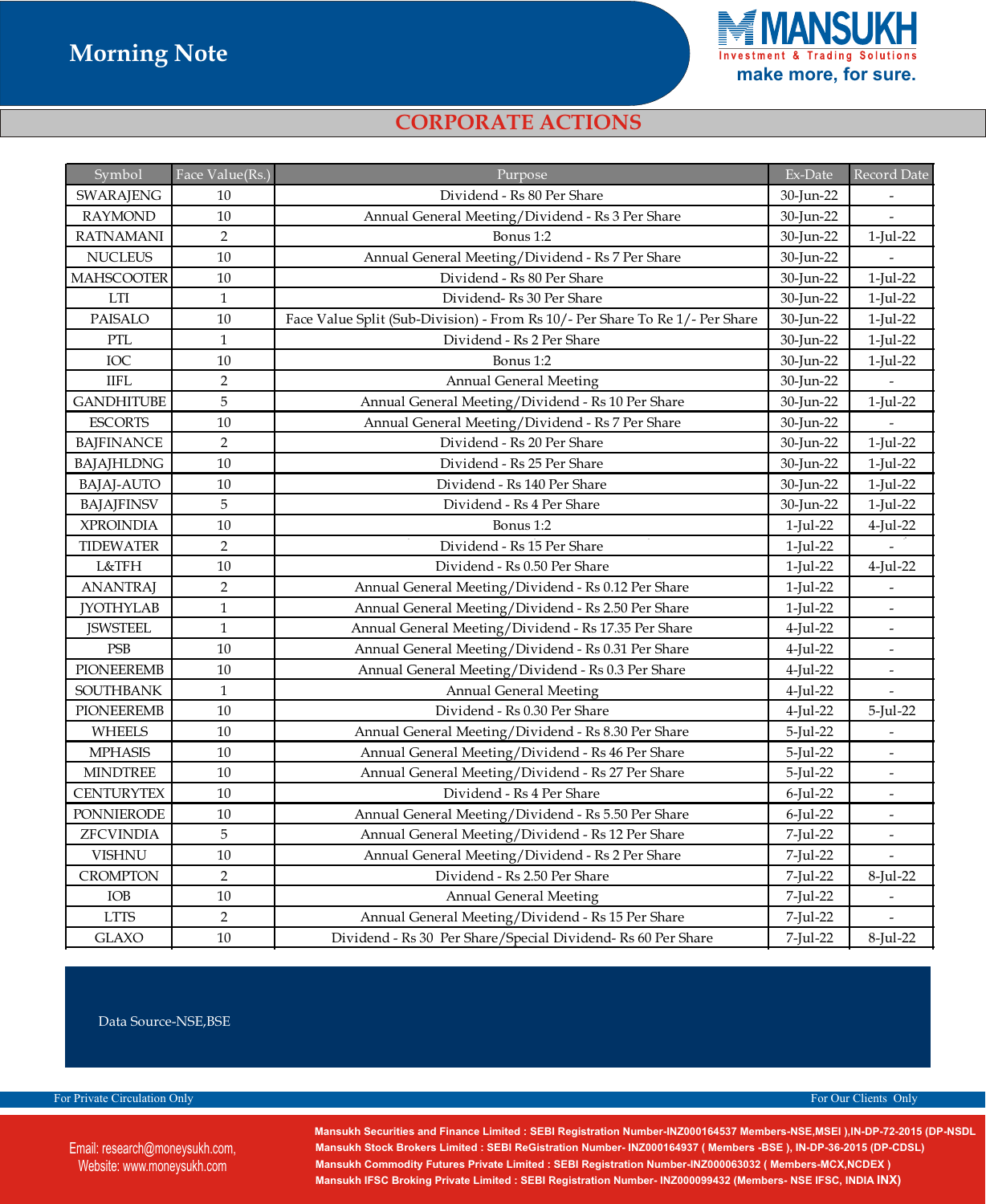

### *CORPORATE ACTIONS*

| Symbol                 | Face Value(Rs.) | Purpose                                                                                |              | Ex-Date Record Date      |
|------------------------|-----------------|----------------------------------------------------------------------------------------|--------------|--------------------------|
| <b>JMFINANCIL</b>      | $\mathbf{1}$    | Dividend - Rs 1.15 Per Share                                                           | 7-Jul-22     |                          |
| <b>HERANBA</b>         | 10              | Dividend - Rs 2 Per Share                                                              | 7-Jul-22     | 8-Jul-22                 |
| <b>NAVINFLUOR</b>      | $\overline{2}$  | Dividend - Rs 6 Per Share                                                              | 7-Jul-22     | 8-Jul-22                 |
| <b>SUNDARMFIN</b>      | 10              | Annual General Meeting/Dividend - Rs 10 Per Share                                      | 8-Jul-22     |                          |
| <b>TITAN</b>           | $\mathbf{1}$    | Annual General Meeting/Dividend - Rs 7.50 Per Share                                    | 8-Jul-22     | $\overline{\phantom{a}}$ |
| <b>LUMAXTECH</b>       | $\overline{2}$  | Annual General Meeting/Dividend - Rs 3.50 Per Share                                    | 8-Jul-22     | $\overline{\phantom{a}}$ |
| <b>LUMAXIND</b>        | 10              | Annual General Meeting/Dividend - Rs 13.5 Per Share                                    | 8-Jul-22     |                          |
| <b>JUBLFOOD</b>        | $\overline{2}$  | Dividend - Rs 1.20 Per Share                                                           | 8-Jul-22     | $11$ -Jul-22             |
| <b>DRREDDY</b>         | 5               | Annual General Meeting/Dividend - Rs 30 Per Share                                      | $11$ -Jul-22 |                          |
| <b>PIXTRANS</b>        | 10              | Annual General Meeting/Dividend - Rs 6 Per Share                                       | 11-Jul-22    | $\overline{\phantom{a}}$ |
| <b>ALPSINDUS</b>       | 10              | <b>Annual General Meeting</b>                                                          | $11$ -Jul-22 | $\frac{1}{2}$            |
| <b>SESHAPAPER</b>      | $\overline{2}$  | Annual General Meeting/Dividend - Rs 2.50 Per Share                                    | 12-Jul-22    |                          |
| <b>SHREECEM</b>        | 10              | Dividend - Rs 45 Per Share                                                             | 13-Jul-22    | 14-Jul-22                |
| <b>SHANKARA</b>        | 10              | Annual General Meeting/Dividend - Rs 1 Per Share                                       | 13-Jul-22    |                          |
| <b>VSTIND</b>          | 10              | Dividend - Rs 140 Per Share                                                            | 13-Jul-22    | $\overline{\phantom{a}}$ |
| <b>WENDT</b>           | 10              | Annual General Meeting/Dividend - Rs 45 Per Share                                      | 13-Jul-22    |                          |
| <b>NURECA</b>          | 10              | <b>Annual General Meeting</b><br>13-Jul-22                                             |              | $\overline{a}$           |
| <b>ASHOKLEY</b>        | $1\,$           | Annual General Meeting/Dividend - Rs 1 Per Share                                       | 14-Jul-22    | $\frac{1}{2}$            |
| <b>BOSCHLTD</b>        | 10              | Annual General Meeting/Dividend - Rs 110 Per Share/Special Dividend - Rs 100 Per Share | 14-Jul-22    | $\overline{\phantom{a}}$ |
| <b>ATUL</b>            | $10\,$          | Annual General Meeting/Dividend - Rs 25 Per Share                                      | 14-Jul-22    | $\overline{\phantom{a}}$ |
| <b>HOVS</b>            | 10              | <b>Annual General Meeting</b>                                                          | 14-Jul-22    | $\overline{\phantom{a}}$ |
| <b>INDIANHUME</b>      | $\overline{2}$  | Annual General Meeting/Dividend - Rs 2 Per Share                                       | 14-Jul-22    | $\overline{\phantom{a}}$ |
| M&M                    | $\sqrt{5}$      | Annual General Meeting/Dividend - Rs 11.55 Per Share                                   | 14-Jul-22    | $\overline{\phantom{a}}$ |
| <b>SHRIRAMCIT</b>      | $10\,$          | 14-Jul-22<br><b>Annual General Meeting</b>                                             |              | $\overline{\phantom{a}}$ |
| ZYDUSWELL              | $10\,$          | Dividend - Rs 5 Per Share                                                              | 14-Jul-22    | $15$ -Jul-22             |
| PEL                    | $\overline{2}$  | Dividend - Rs 33 Per Share                                                             | 14-Jul-22    | 15-Jul-22                |
| <b>POWERINDIA</b>      | $\sqrt{2}$      | Annual General Meeting/Dividend - Rs 3 Per Share                                       | 14-Jul-22    | $\overline{\phantom{a}}$ |
| LAXMIMACH              | 10              | Annual General Meeting/Dividend - Rs 40 Per Share                                      | 15-Jul-22    | $\overline{\phantom{a}}$ |
| <b>INDORAMA</b>        | $10\,$          | <b>Annual General Meeting</b>                                                          | 15-Jul-22    | $\overline{\phantom{a}}$ |
| <b>DAMODARIND</b>      | $\sqrt{5}$      | Annual General Meeting/Dividend - Rs 0.50 Per Share<br>15-Jul-22                       |              | $\overline{\phantom{a}}$ |
| <b>BLUEDART</b>        | $10\,$          | Annual General Meeting/Dividend - Rs 35 Per Share<br>18-Jul-22                         |              | $\overline{a}$           |
| OAL                    | $\overline{5}$  | <b>Annual General Meeting</b><br>19-Jul-22                                             |              | $\overline{a}$           |
| <b>MAHLIFE</b>         | 10              | 19-Jul-22<br>Dividend - Rs 2 Per Share                                                 |              |                          |
| <b>GRINDWELL</b>       | $\mathbf 5$     | 19-Jul-22<br>Annual General Meeting/Dividend - Rs 12 Per Share                         |              | $\overline{a}$           |
| $\operatorname{ASTEC}$ | $10\,$          | Annual General Meeting/Dividend - Rs 1.50 Per Share                                    | 19-Jul-22    |                          |
| <b>GRANULES</b>        | $\mathbf{1}$    | Annual General Meeting/Dividend - Rs 0.75 Per Share                                    | 19-Jul-22    | $\overline{a}$           |
| <b>IPL</b>             | $\mathbf{1}$    | 20-Jul-22<br>Annual General Meeting/Dividend - Rs 0.75 Per Share                       |              | $\overline{a}$           |

Data Source-NSE, BSE

For Private Circulation Only **For Our Clients Only** For Our Clients Only

Email: research@moneysukh.com, M **New Delhi-110002, Phone: 91-11- 47617800 , 61287800 Fax: 011- 47617835 , 61287835** Website: www.moneysukh.com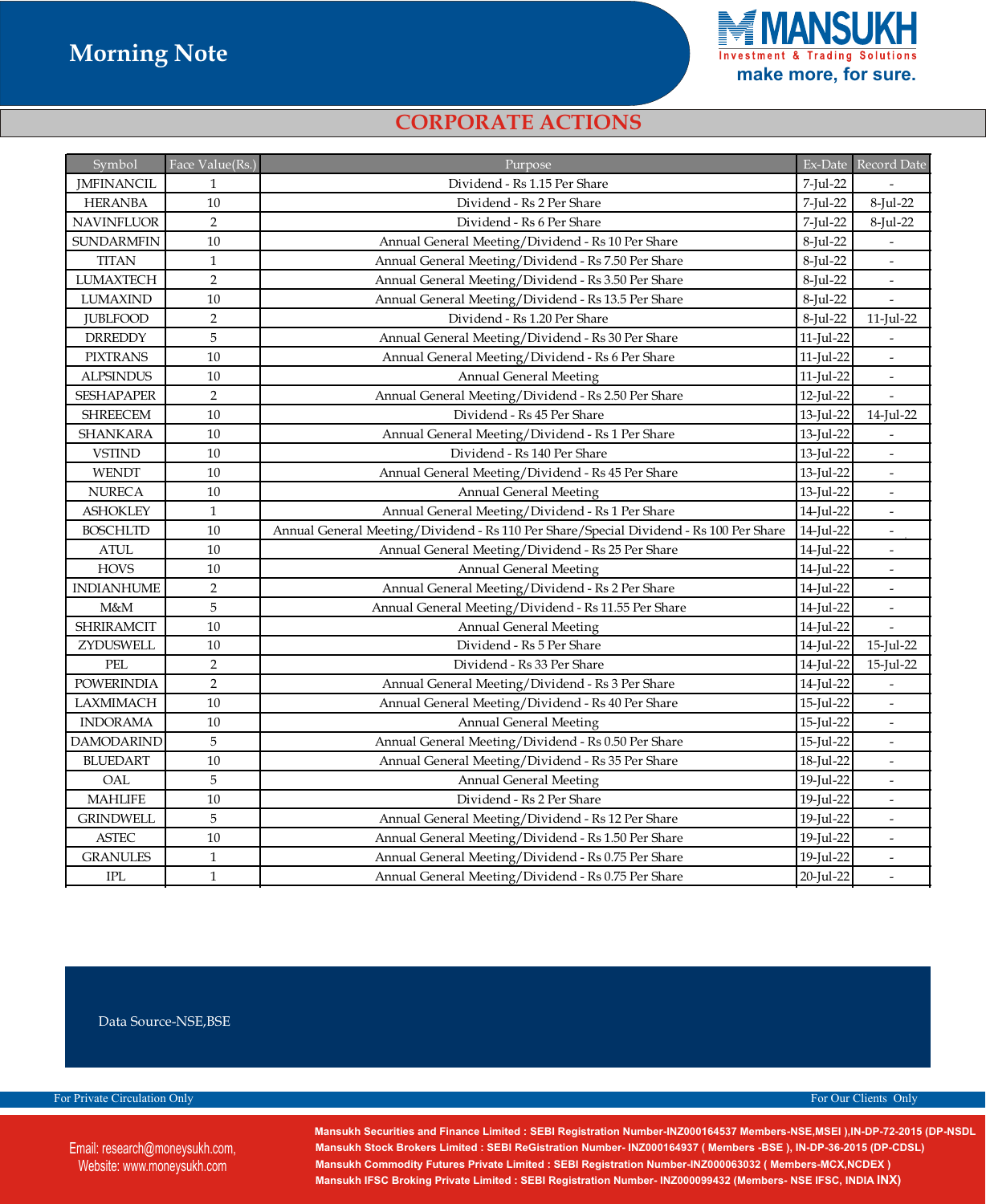

### *CORPORATE ACTIONS*

| Symbol            | Face Value(Rs.) | Purpose                                                                              |              | Ex-Date Record Date      |
|-------------------|-----------------|--------------------------------------------------------------------------------------|--------------|--------------------------|
| <b>SWELECTES</b>  | 10              | Annual General Meeting/Dividend - Rs 3 Per Share<br>20-Jul-22                        |              |                          |
| <b>GPTINFRA</b>   | 10              | Annual General Meeting/Dividend - Rs 1.50 Per Share                                  | 20-Jul-22    | $\overline{\phantom{a}}$ |
| <b>TIINDIA</b>    | $\mathbf{1}$    | Dividend - Rs 1.50 Per Sh                                                            | 20-Jul-22    | $\overline{a}$           |
| <b>COLPAL</b>     | $\mathbf{1}$    | Annual General Meeting                                                               | 20-Jul-22    | $\overline{\phantom{a}}$ |
| <b>VGUARD</b>     | $\mathbf{1}$    | Annual General Meeting/Dividend - Rs 1.30 Per Share                                  | 20-Jul-22    | $\overline{\phantom{a}}$ |
| <b>M&amp;MFIN</b> | $\overline{2}$  | Annual General Meeting/Dividend - Rs 3.60 Per Share                                  | 20-Jul-22    | $\overline{a}$           |
| <b>MAHEPC</b>     | 10              | <b>Annual General Meeting</b>                                                        | 21-Jul-22    | $\overline{\phantom{a}}$ |
| <b>HERITGFOOD</b> | 5               | Annual General Meeting/Dividend - Rs 2.50 Per Share                                  | $21$ -Jul-22 | $\overline{\phantom{a}}$ |
| <b>CARBORUNIV</b> | $\mathbf{1}$    | Annual General Meeting/Dividend - Rs 2 Per Share                                     | 21-Jul-22    | $\blacksquare$           |
| <b>BASF</b>       | 10              | Annual General Meeting/Dividend - Rs 6 Per Share                                     | 21-Jul-22    | $\blacksquare$           |
| <b>MAHLOG</b>     | $10\,$          | Dividend - Rs 2 Per Sh                                                               | 21-Jul-22    | $\blacksquare$           |
| <b>PDSL</b>       | 10              | Annual General Meeting/Dividend - Rs 23.85 Per Share                                 | 21-Jul-22    | $\overline{\phantom{a}}$ |
| <b>HIL</b>        | 10              | Annual General Meeting/Dividend - Rs 45 Per Share                                    | 21-Jul-22    | $\overline{a}$           |
| <b>GALAXYSURF</b> | $10\,$          | Dividend - Rs 18 Per Share<br>21-Jul-22                                              |              | 22-Jul-22                |
| <b>CAMLINFINE</b> | $\mathbf{1}$    | 21-Jul-22<br><b>Annual General Meeting</b>                                           |              | $\overline{\phantom{a}}$ |
| <b>TECHM</b>      | 5               | Annual General Meeting/Special Dividend - Rs 15 Per Share/Dividend - Rs 15 Per Share | 21-Jul-22    | $\overline{\phantom{a}}$ |
| POONAWALLA        | $\overline{2}$  | Annual General Meeting/Dividend - Rs 0.40 Per Share                                  | 21-Jul-22    | $\blacksquare$           |
| <b>GODREJAGRO</b> | $10\,$          | Annual General Meeting/Dividend - Rs. 9.50 Per Share                                 | 22-Jul-22    |                          |
| <b>SUPPETRO</b>   | $10\,$          | Annual General Meeting/Dividend - Rs 14 Per Share                                    | 22-Jul-22    | 25-Jul <sub>7</sub> 22   |
| <b>VIPIND</b>     | $\overline{2}$  | <b>Annual General Meeting</b><br>22-Jul-22                                           |              |                          |
| <b>GRAPHITE</b>   | $\overline{2}$  | Dividend - Rs 10 Per Share                                                           | 25-Jul-22    | 26-Jul-22                |
| TCI               | $\overline{2}$  | Annual General Meeting/Dividend - Rs 2 Per Share                                     | 26-Jul-22    |                          |
| <b>NELCAST</b>    | $\overline{2}$  | Annual General Meeting/Dividend - Rs 0.30 Per Share                                  | 26-Jul-22    | $\overline{\phantom{a}}$ |
| <b>MBECL</b>      | 10              | <b>Annual General Meeting</b><br>26-Jul-22                                           |              | $\overline{\phantom{a}}$ |
|                   |                 | Annual General Meeting/Dividend - Rs 2.40 Per Share                                  |              |                          |
| <b>GPPL</b>       | 10              |                                                                                      | 26-Jul-22    | $\overline{\phantom{a}}$ |
| <b>OFSS</b>       | 5               | <b>Annual General Meeting</b>                                                        | 26-Jul-22    | $\overline{\phantom{a}}$ |
| <b>HEROMOTOCO</b> | $\overline{2}$  | Annual General Meeting/Dividend - Rs 35 Per Share                                    | 27-Jul-22    | $\overline{\phantom{a}}$ |
| THANGAMAYL        | $10\,$          | Annual General Meeting/Dividend - Rs 5 Per Share                                     | 27-Jul-22    | $\overline{\phantom{a}}$ |
| <b>GANESHHOUC</b> | $10\,$          | <b>Annual General Meeting</b>                                                        | 27-Jul-22    | $\frac{1}{2}$            |
| 3PLAND            | $\overline{2}$  | <b>Annual General Meeting</b>                                                        | 27-Jul-22    | $\overline{\phantom{a}}$ |

Data Source-NSE, BSE

For Private Circulation Only **For Our Clients Only For Our Clients Only For Our Clients Only** 

Email: research@moneysukh.com, M **New Delhi-110002, Phone: 91-11- 47617800 , 61287800 Fax: 011- 47617835 , 61287835** Website: www.moneysukh.com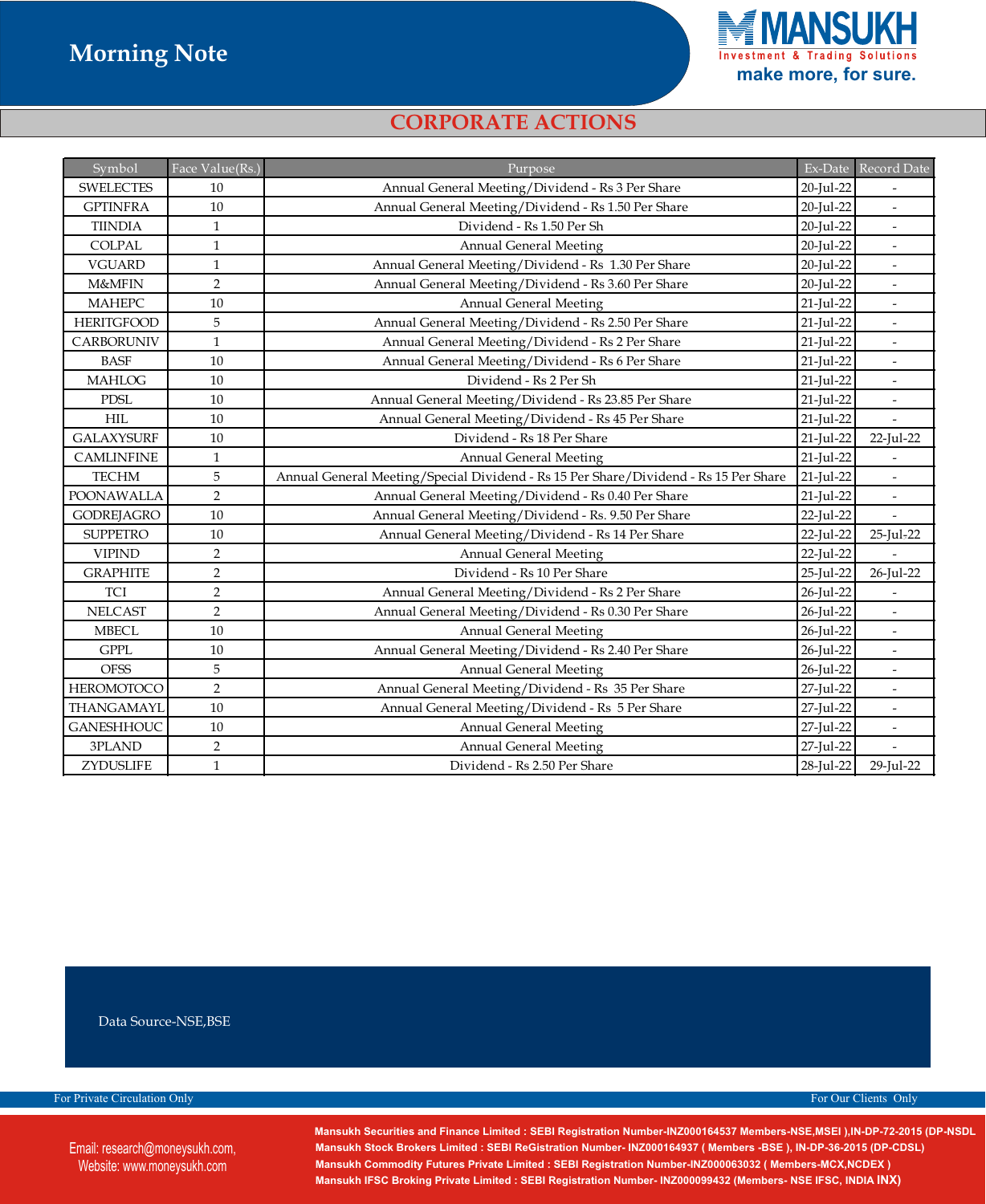

### **KEY SUPPORT & RESISTANCE OF NIFTY50 STOCKS**

| C O M P A N Y               | PREVIOUS CLOSE           | R E S I S T A N C E |                | SUPPORT             |                |
|-----------------------------|--------------------------|---------------------|----------------|---------------------|----------------|
|                             |                          | R <sub>1</sub>      | R <sub>2</sub> | $S_1$               | S <sub>2</sub> |
| B P C L                     | 3 0 5                    | 3 0 9               | 3 1 3          | 3 0 1               | 2 9 6          |
| H E R O M O T O C O         | 2, 5, 2, 1, 0, 0         | 2 5 5 3             | 2 5 8 4        | 2 4 8 6             | 2 4 5 0        |
| D IV ISLAB                  | 3, 6 1 5 . 0 0           | 3 6 6 0             | 3 7 0 5        | 3 5 6 4             | 3 5 1 4        |
| T C S                       | 3, 2, 2, 5, 3, 0         | 3 2 6 6             | 3 3 0 6        | 3 1 8 0             | 3 1 3 5        |
| POW ERGRID                  | 2 1 0 .6                 | 2 1 3               | 2 1 6          | 2 0 8               | 2 0 5          |
| M A R U T I                 | 7,780.00                 | 7877                | 7975           | 7671                | 7 5 6 2        |
| H IN D U N IL V R           | 2, 2, 0, 1, 9, 5         | 2 2 2 9             | 2 2 5 7        | 2 1 7 1             | 2 1 4 0        |
| D R R E D D Y               | 4, 2, 6, 1, 0, 0         | 4 3 1 4             | 4 3 6 8        | 4 2 0 1             | 4 1 4 2        |
| B A J A J - A U T O         | 3, 637.00                | 3 6 8 2             | 3 7 2 8        | 3 5 8 6             | 3 5 3 5        |
| U L T R A C E M C O         | 5, 3, 9, 5, 0, 0         | 5 4 6 2             | 5 5 3 0        | 5 3 1 9             | 5 2 4 4        |
| A P O L L O H O S P         | 3,789.00                 | 3 8 3 6             | 3 8 8 4        | 3 7 3 6             | 3 6 8 3        |
| B R IT A N N IA             | 3, 4 1 1 . 0 0           | 3 4 5 4             | 3 4 9 6        | 3 3 6 3             | 3 3 1 5        |
| A SIA N P A IN T            | 2,663.95                 | 2 6 9 7             | 2 7 3 1        | 2 6 2 7             | 2 5 8 9        |
| K O T A K B A N K           | 1,668.20                 | 1 6 8 9             | 1 7 1 0        | 1 6 4 5             | 1 6 2 1        |
| H D F C B A N K             | 1, 3, 2, 5, 9, 0         | 1 3 4 2             | 1 3 5 9        | 1 3 0 7             | 1 2 8 9        |
| S B IN                      | 4 4 7 .0 5               | 4 5 3               | 4 5 8          | 4 4 1               | 4 3 5          |
| IN FY                       | 1, 4 3 6 .9 0            | 1 4 5 5             | 1 4 7 3        | 1417                | 1 3 9 7        |
| H D F C                     | 2, 1 5 4 . 6 0           | 2 1 8 2             | 2 2 0 8        | 2 1 2 4             | 2 0 9 4        |
| G R A S I M                 | 1, 3, 2, 0, 1, 0         | 1 3 3 7             | 1 3 5 3        | 1 3 0 2             | 1 2 8 3        |
| TATAM OTORS                 | 392.8                    | 398                 | 4 0 3          | 3 8 7               | 3 8 2          |
| SUNPHARMA                   | 8 0 7 . 2                | 8 1 7               | 8 2 7          | 796                 | 7 8 5          |
| ICICIBANK                   | 6 8 7 . 2                | 696                 | 7 0 4          | 6 7 8               | 6 6 8          |
| N ESTLEIN D                 | 1 6 7 4 0 .0 0           | 16949               | 17159          | 1 6 5 0 6           | 1 6 2 7 1      |
| M & M                       | 983.7                    | 996                 | 1 0 0 8        | 9 7 0               | 9 5 6          |
| A X ISBANK                  | 6 2 7 .4                 | 6 3 5               | 6 4 3          | 6 1 9               | 6 1 0          |
| L T                         | 1, 4 7 7 . 2 5           | 1 4 9 6             | 1 5 1 4        | 1 4 5 7             | 1 4 3 6        |
| EICH ER MOT                 | 2,661.00                 | 2 6 9 4             | 2 7 2 8        | 2 6 2 4             | 2 5 8 6        |
| N T P C                     | 1 3 7 .7                 | 1 3 9               | 141            | 1 3 6               | 1 3 4          |
| SH R E E C E M              | 1 8 , 2 5 1 . 3 5        | 18479               | 18708          | 17996               | 1 7 7 4 0      |
| TECH M                      | 9 8 3                    | 995                 | 1 0 0 8        | 969                 | 9 5 5          |
| B H A R T I A R T L         | $6\quad 4\quad 2\quad 8$ | 6 5 1               | 6 5 9          | 6 3 4               | 6 2 5          |
| IT C                        | 2 6 5                    | 2 6 8               | 2 7 2          | 2 6 1               | 2 5 8          |
| B A J F I N A N C E         | 5, 4 3 8 .0 0            | 5 5 0 6             | 5 5 7 4        | 5 3 6 2             | 5 2 8 6        |
| H D F C L IF E              | 5 5 2                    | 5 5 9               | 5 6 6          | 5 4 4               | 5 3 7          |
| TATACON SUM                 | 7 1 0 .2                 | 7 1 9               | 7 2 8          | 7 0 0               | 690            |
| C IP L A                    | 9 1 6 .1                 | 9 2 8               | 9 3 9          | 9 0 3               | 890            |
| S B I L I F E               | 1, 0, 7, 0, 0, 0         | 1 0 8 3             | 1 0 9 7        | 1 0 5 5             | 1 0 4 0        |
| TITAN                       | 2, 0 2 8 .0 0            | 2053                | 2 0 7 9        | 2000                | 1971           |
| B A J A J F I N S V         | 11, 453.00               | 1 1 5 9 6           | 1 1 7 3 9      | 1 1 2 9 3           | 1 1 1 3 2      |
| H C L T E C H               | 9 6 0 .0 5               | 9 7 2               | 9 8 4          | 9 4 7               | 9 3 3          |
| IN DUSINDBK                 | 7 7 6                    | 7 8 6               | 795            | 7 6 5               | 7 5 4          |
| C O A L IN D IA             | 179.5                    | 1 8 2               | 1 8 4          | 1 7 7               | 1 7 4          |
| A D A N IPORTS              | 6 6 7 .9                 | 6 7 6               | 6 8 5          | 6 5 9               | 6 4 9          |
| W IPRO                      | 4 1 1 .8                 | 4 1 7               | $4$ 2 2        | 4 0 6               | 4 0 0          |
| R E L I A N C E             | 2, 5, 0, 2, 0, 0         | 2 5 3 3             | 2 5 6 5        | 2 4 6 7             | 2 4 3 2        |
| ONGC                        | $1\,3\,4\,.6$            | 136                 | 1 3 8          | $1 \quad 3 \quad 3$ | $1 \t3 \t1$    |
| JSW STEEL                   | $5\;5\;1\; .4$           | 5 5 8               | 5 6 5          | 5 4 4               | 5 3 6          |
| TATASTEEL<br>H IN D A L C O | 8 3 6 .8<br>3 1 9 . 2 5  | 8 4 7<br>3 2 3      | 8 5 8<br>3 2 7 | 8 2 5<br>3 1 5      | 8 1 3<br>3 1 0 |
|                             |                          |                     |                |                     |                |

For Private Circulation Only **For Our Clients Only** For Our Clients Only

Email: research@moneysukh.com, Website: www.moneysukh.com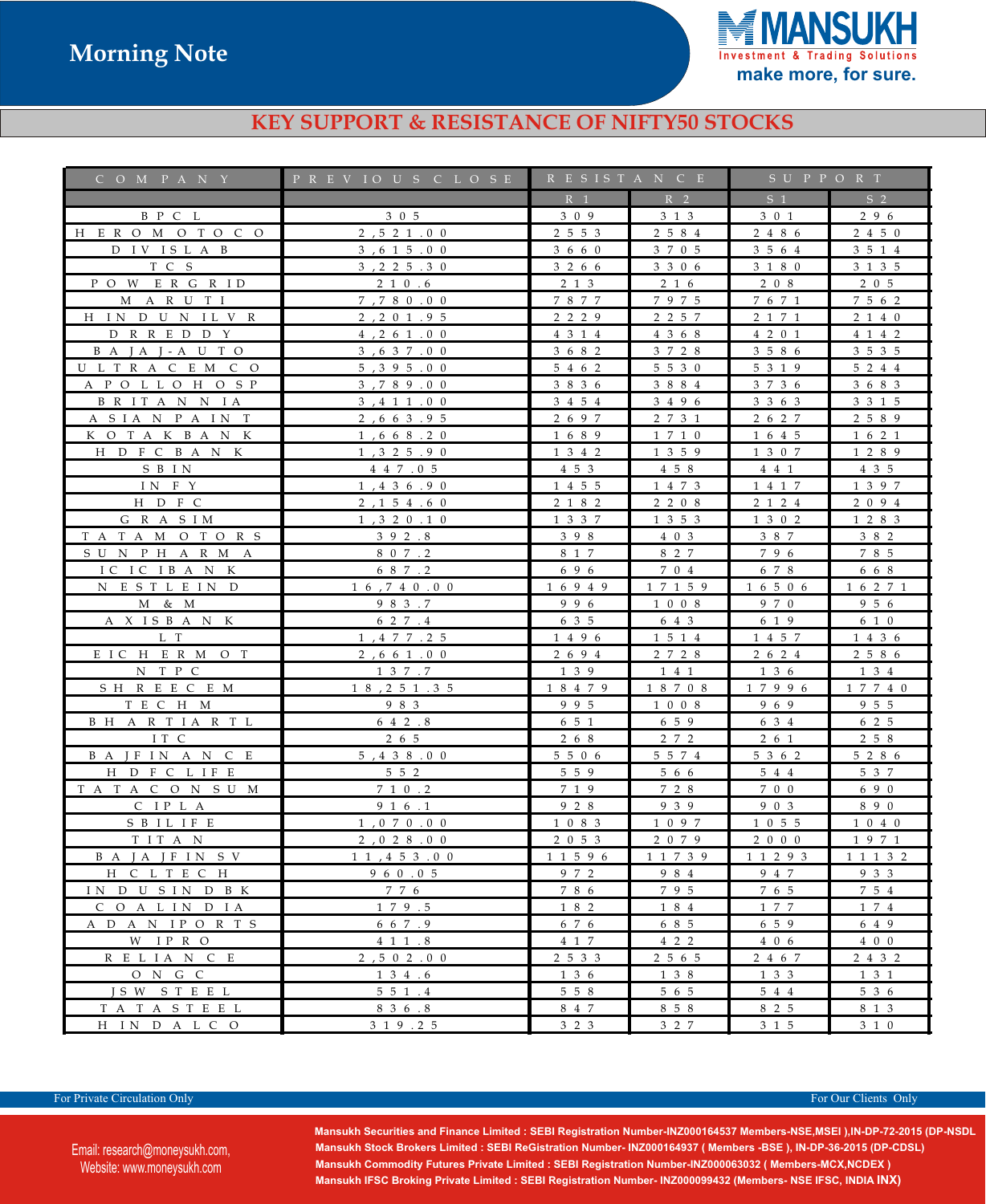

| <b>NAME</b> | <b>DESIGNATION</b>     | <b>TEMAIN</b>            |
|-------------|------------------------|--------------------------|
| Varun Gupta | <b>Head - Research</b> | varungupta@moneysukh.com |



# SEBI REGISTRATION NO - INH100003274

(UNDER RESEARCH ANALYSTS REGULATIONS , 2014)

**For more copies or other information, please send your query at research@moneysukh.com** 

**Note : Please refer our Derivative Report for recommendation on OPTION STRATEGIES.**

#### **STANDARD DISCLOSURES AS PER RESEARCH ANALYSTS REGULATIONS, 2014**

#### DISCLAIMER/DISCLOSURES ANALYST CERTIFICATION

We/I, Mr. Varun Gupta Research Analysts, authors and the names subscribed to this report, of Mansukh Securities & Finance Ltd. hereby certify that all of the views expressed in this research report accurately reflect our views about the subject issuer(s) or securities. We also certify that no part of our compensation was, is, or will be directly or indirectly related to the specific recommendation(s) or view(s) in this report. Terms & conditions and other disclosures:

Mansukh Securities & Finance Ltd, (hereinafter referred to as "MSFL") is engaged in the business of Stock Broking, and Depository Participant. This document has been prepared by the Research Division of MSFL and is meant for use by the recipient only as information and is not for circulation. This document is not to be reported or copied or made available to others without prior permission of MSFL. It should not be considered or taken as an offer to sell or a solicitation to buy or sell any security.

The information contained in this report has been obtained from sources that are considered to be reliable. However, MSFL has not independently verified the accuracy or completeness of the same. Neither MSFL nor any of its affiliates, its directors or its employees accepts any responsibility of whatsoever nature for the information, statements and opinion given, made available or expressed herein or for any omission therein.

Recipients of this report should be aware that past performance is not necessarily a guide to future performance and value of investments can go down as well. The suitability or otherwise of any investments will depend upon the recipient's particular circumstances and, in case of doubt, advice should be sought from an independent expert/advisor.

Either MSFL or its affiliates or its directors or its employees or its representatives or its clients or their relatives may have position(s), make market, act as principal or engage in transactions of securities of companies referred to in this report and they may have used the research material prior to publication.

**MSFL submits that no material disciplinary action has been taken on us by any Regulatory Authority impacting Equity Research Analysis activities.**

For Private Circulation Only **For Our Clients Only For Our Clients Only** For Our Clients Only

Email: research@moneysukh.com, **New Delhi-110002, Phone: 91-11- 47617800 , 61287800 Fax: 011- 47617835 , 61287835** Website: www.moneysukh.com